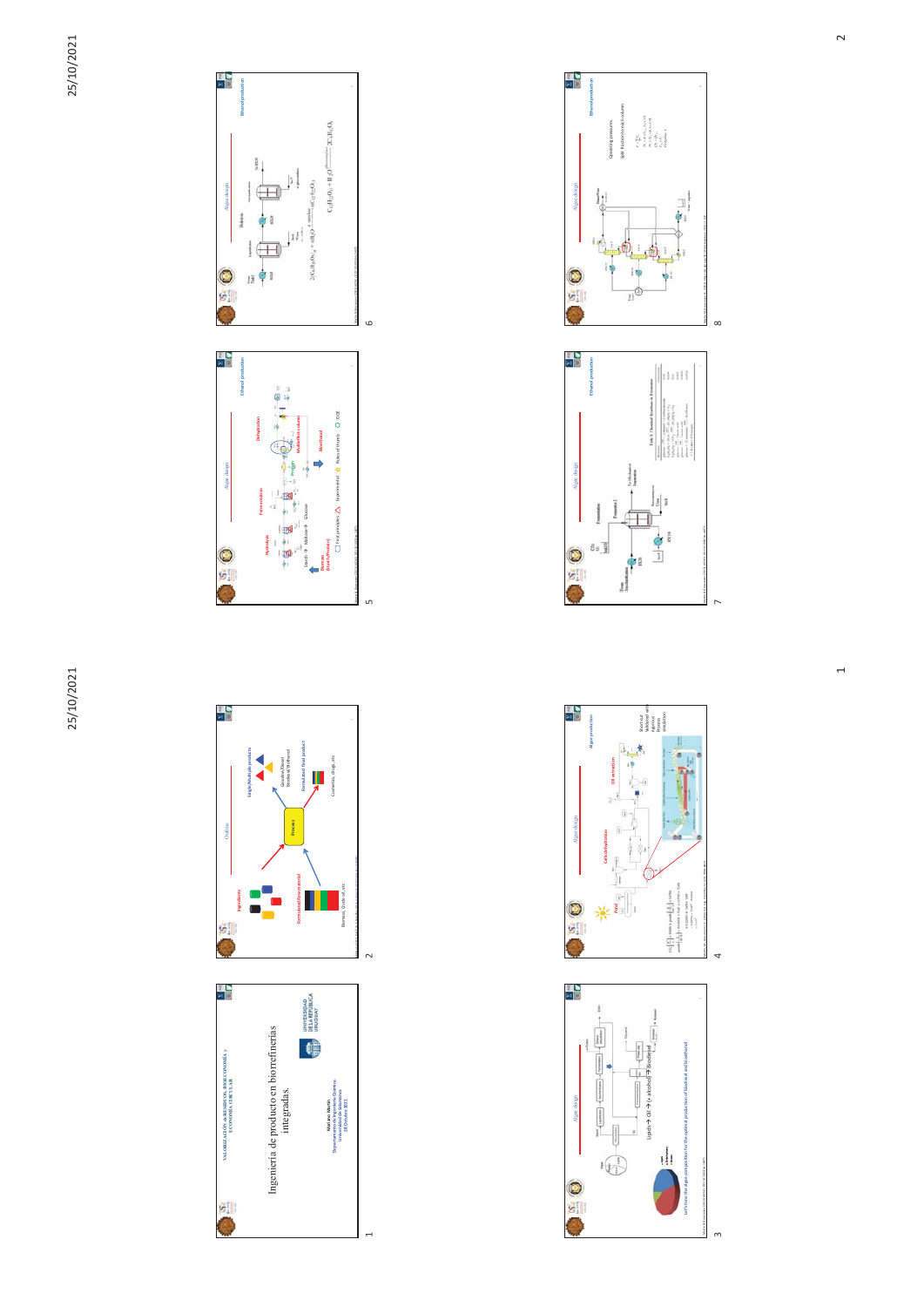



4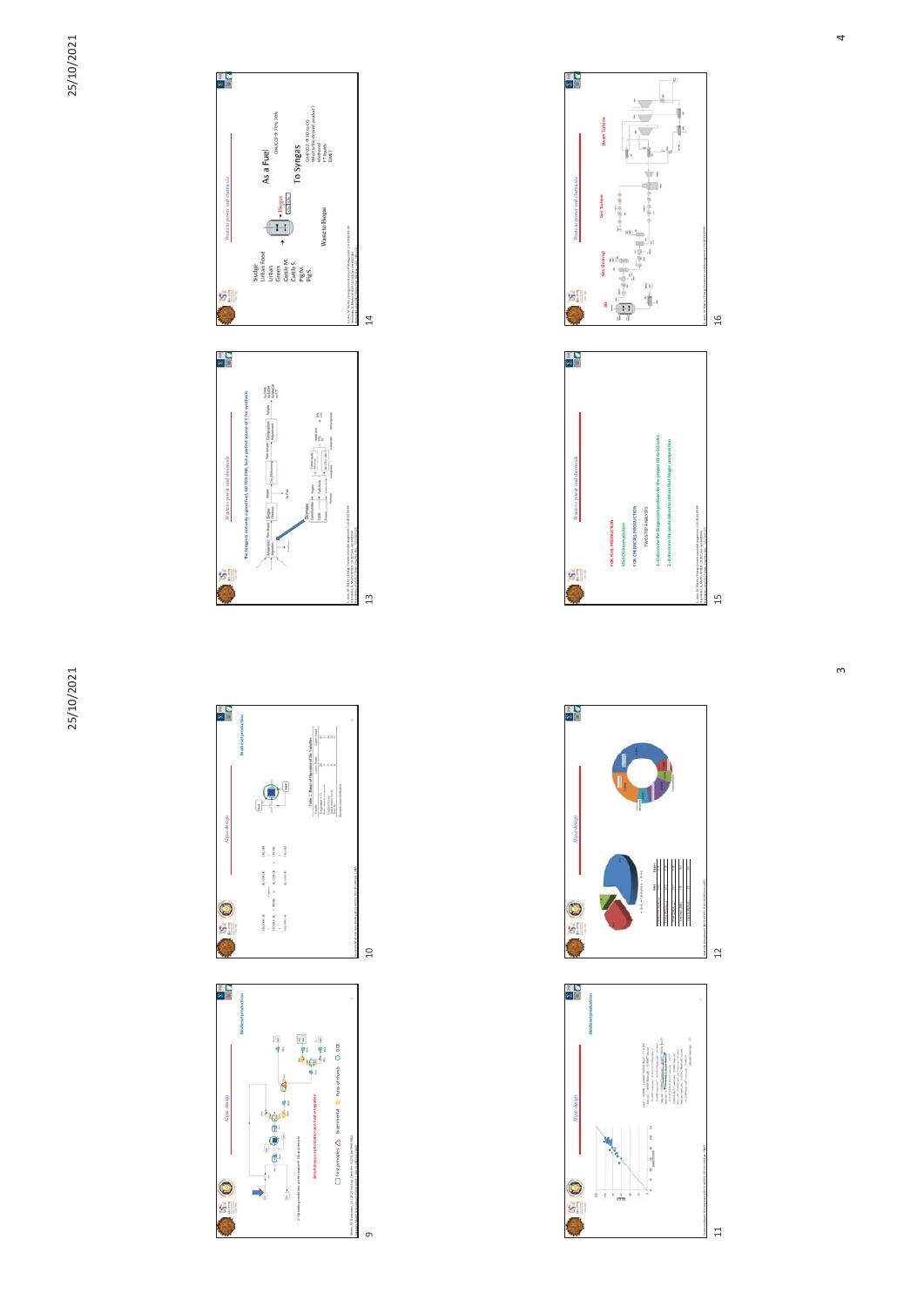





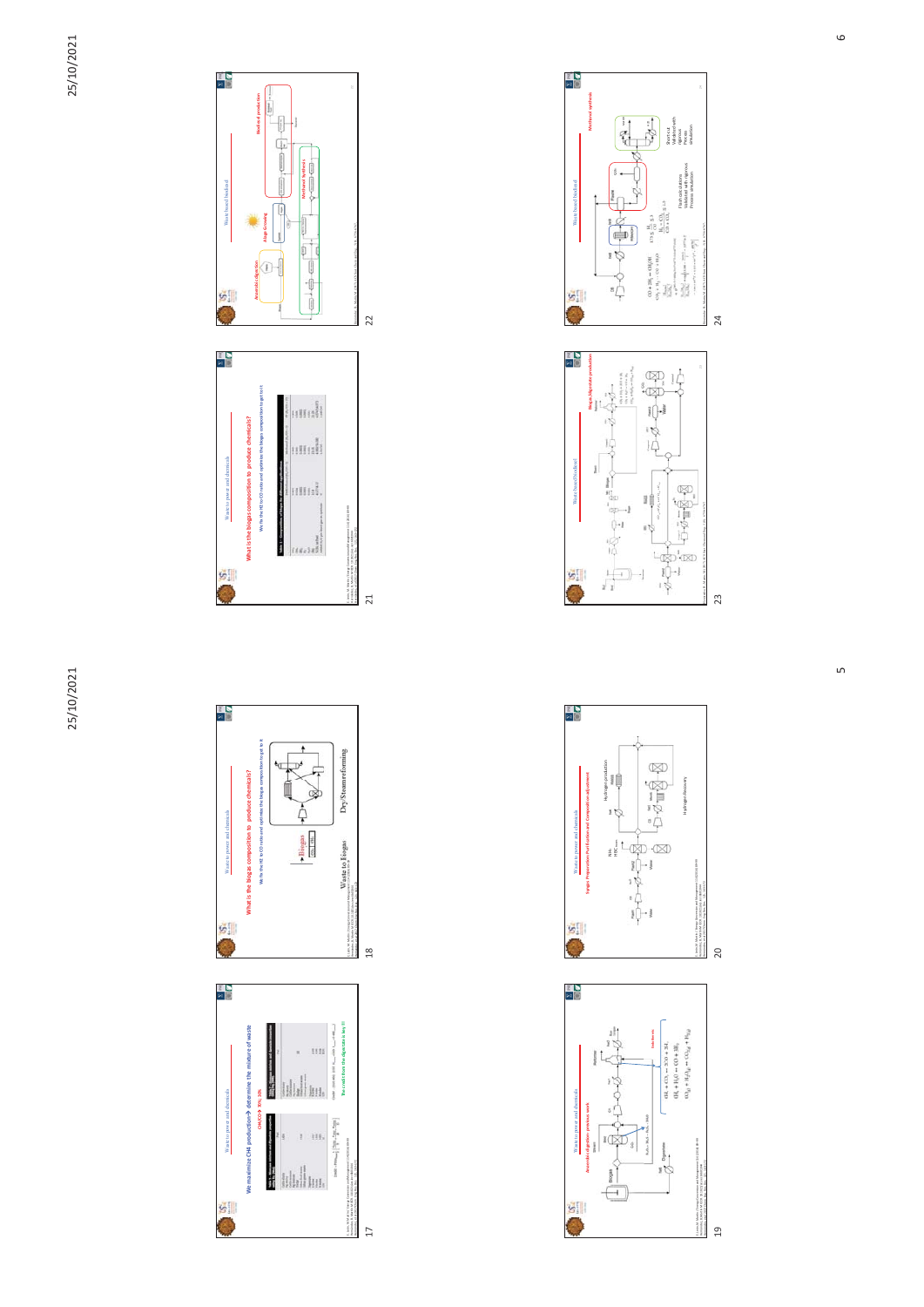





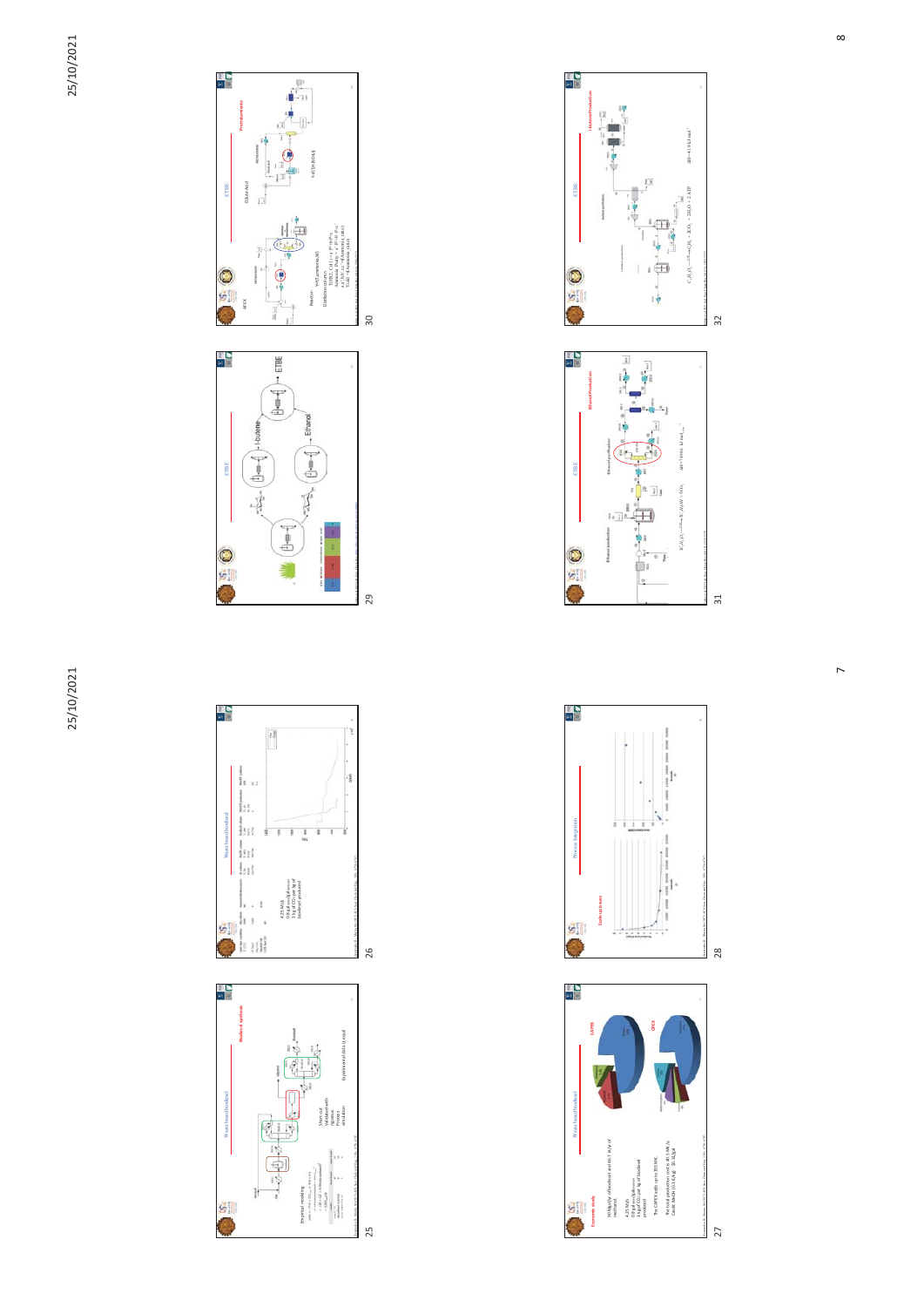

ETBE

 $\frac{1}{2}$ 

 $\begin{bmatrix} 1 & 0 & 0 \\ 0 & 0 & 0 \\ 0 & 0 & 0 \\ 0 & 0 & 0 \\ 0 & 0 & 0 \\ 0 & 0 & 0 \\ 0 & 0 & 0 \\ 0 & 0 & 0 \\ 0 & 0 & 0 \\ 0 & 0 & 0 \\ 0 & 0 & 0 \\ 0 & 0 & 0 \\ 0 & 0 & 0 \\ 0 & 0 & 0 \\ 0 & 0 & 0 & 0 \\ 0 & 0 & 0 & 0 \\ 0 & 0 & 0 & 0 \\ 0 & 0 & 0 & 0 \\ 0 & 0 & 0 & 0 & 0 \\ 0 & 0 & 0 & 0 & 0 \\ 0 & 0 & 0 &$ 

 $\begin{picture}(150,10) \put(0,0){\line(1,0){10}} \put(15,0){\line(1,0){10}} \put(15,0){\line(1,0){10}} \put(15,0){\line(1,0){10}} \put(15,0){\line(1,0){10}} \put(15,0){\line(1,0){10}} \put(15,0){\line(1,0){10}} \put(15,0){\line(1,0){10}} \put(15,0){\line(1,0){10}} \put(15,0){\line(1,0){10}} \put(15,0){\line(1,0){10}} \put(15,0){\line($ 

 $\bullet$  2

 $\triangleq$  $\ddot{\circ}$ 

 $\frac{33}{2}$ 



35

Purification

Ŀ

지역

თ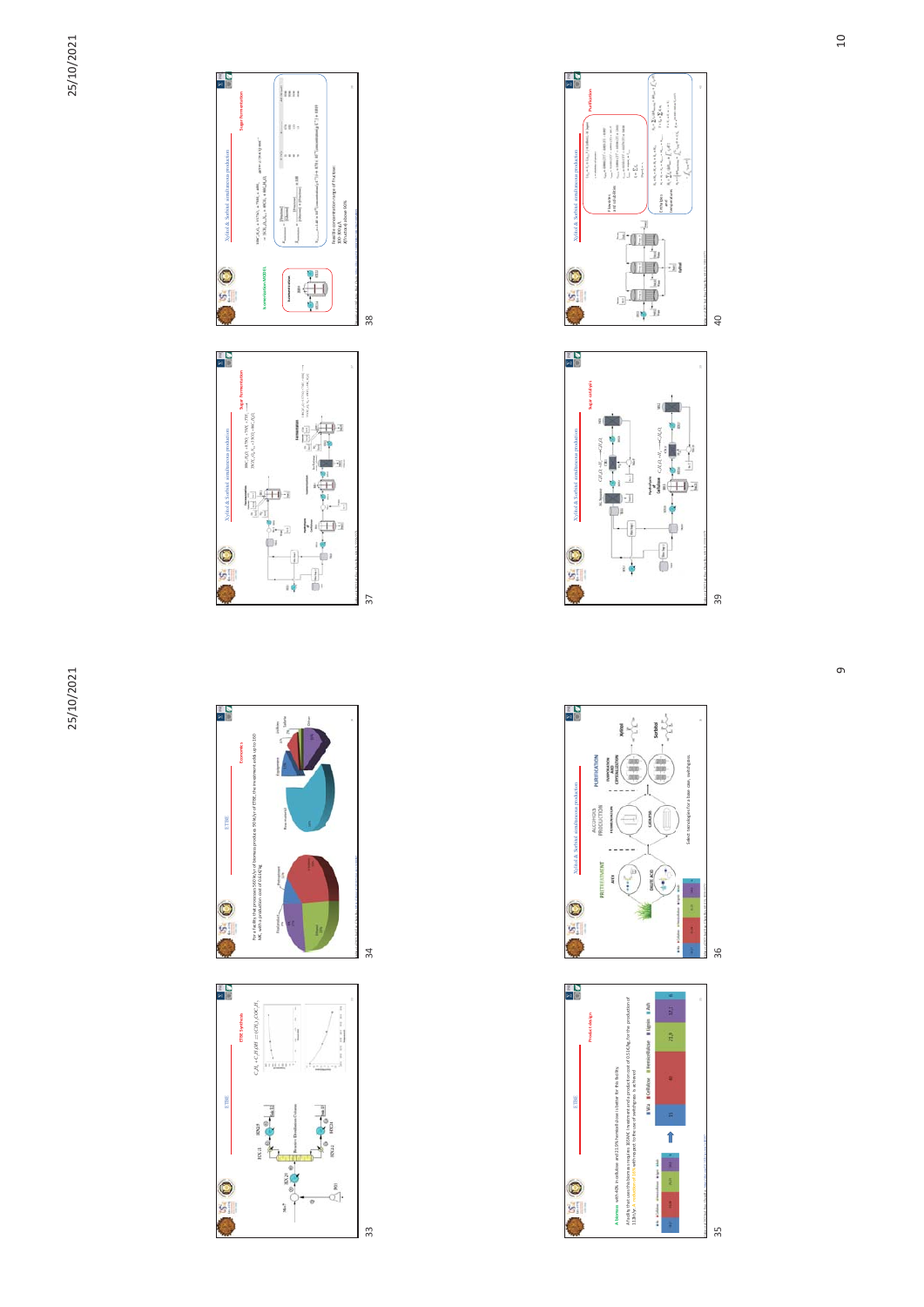







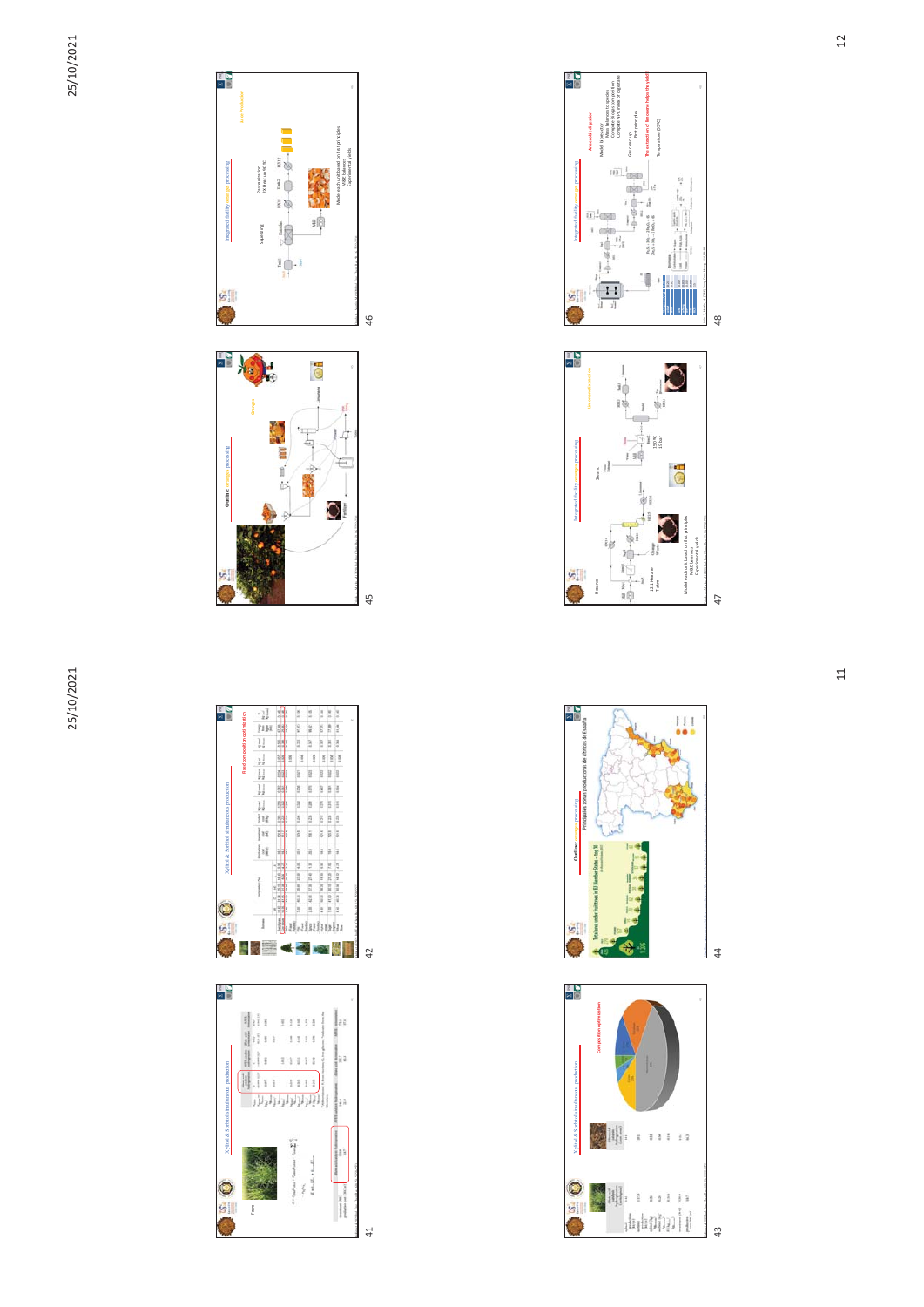25/10/2021



León E., Martín, M. (2016) Energ. Conv. Manag. 114, 89–99

ا<br>49<br>49

1京。

 $-8-6-1$ **STI** 



51 52

55 56

55 56

56

k d